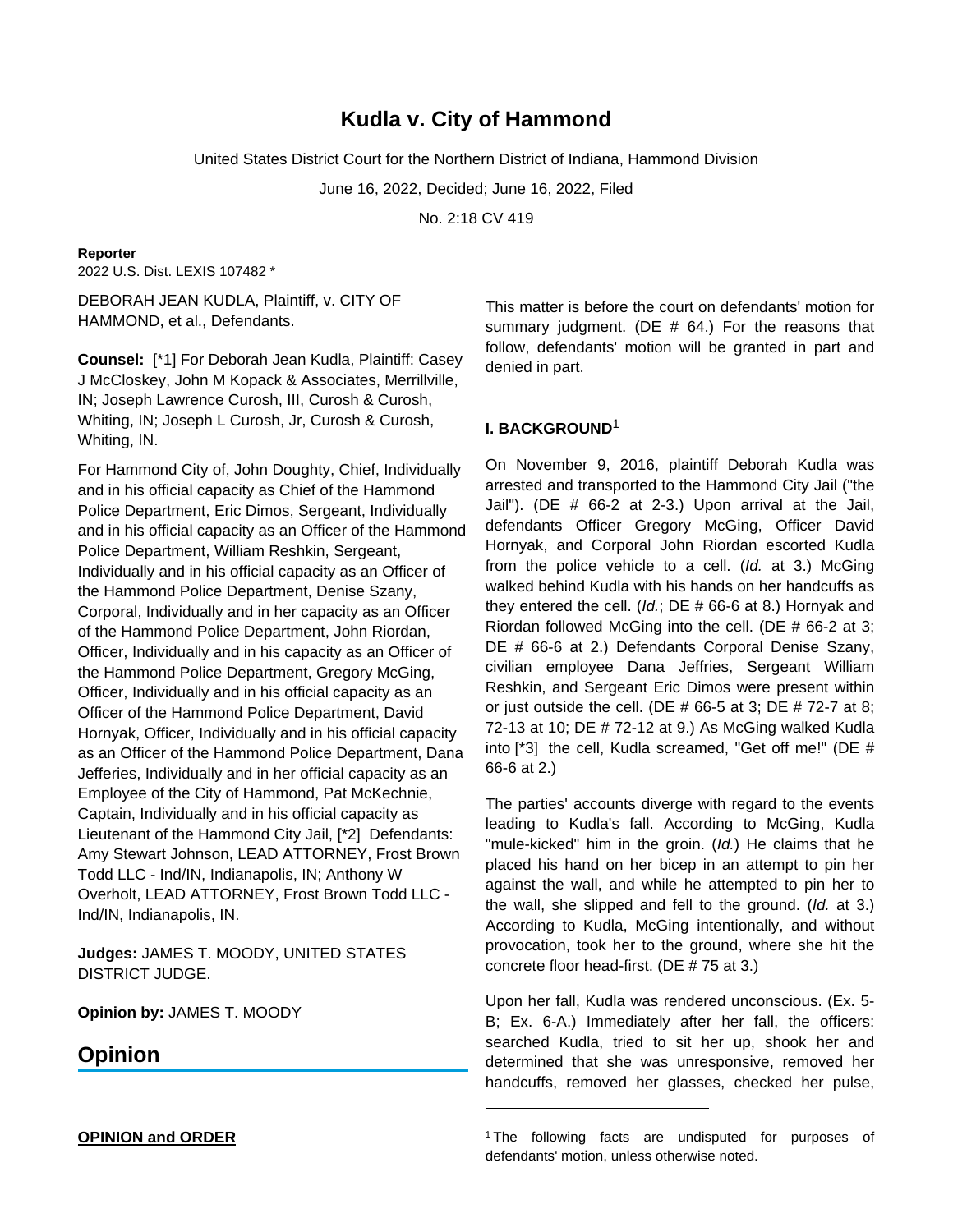rolled her over onto her back, performed a sternum rub, confirmed that she was breathing, and called an ambulance. (Id.) The officers observed her until emergency medical personnel from the Hammond Fire Department (HFD) arrived, eight minutes after her fall. (Ex. 6-A.) The HFD transported Kudla to a hospital two blocks from the Jail. (DE # 72-16 at 8; DE # 83-1 at 34.)

The camera in the cell where [\*4] Kudla fell was operational on the night in question; however, the DVR for that camera was not functioning. (DE # 66-9 at 2.) Therefore, the camera footage was not recorded. (Id.)

Defendant Captain Patrick McKechnie was responsible for the operation of the Jail on November 9, 2016. (DE # 72-14 at 2-3.) McKechnie oversaw Jail operations and was a policymaker for the Jail during the relevant period of time. (Id. at 3.) Defendant Chief John Doughty was the Chief of the Hammond Police Department (HPD) on November 9, 2016. (DE # 72-1 at 2.) Doughty was the policymaker for the relevant use of force policy in effect on November 9, 2016. (Id. at 3.)

The Jail does not employ any medical staff. (DE # 72-15 at 10.) Correctional officers at the Jail have training in basic first aid, CPR, AD use, and suicide prevention. (Id.) The HPD has two express policies addressing the provision of medical care. The HPD Use of Force Policy states: "Officers are required to ensure that medical treatment is provided to any person who needs or requests medical attention as a result of an injury sustained during the course of an arrest where force was used." (DE # 66-7 at 20.) The HPD also has a policy stating, in [\*5] relevant part: "If a suspect/inmate is brought to the jail or is already in jail custody and is in need of medical attention an ambulance shall be called to determine if the person needs further treatment." (DE # 66-9 at 7.)

The State of Indiana filed criminal charges against Kudla under cause number 45G01-1611-F6-000241 for battery on law enforcement, arising out of the incident with McGing. (DE # 66-7 at 38; DE # 72-4).

Kudla subsequently filed the present suit.<sup>2</sup> Kudla's claims under 42 U.S.C. § 1983 are as follows: Count I excessive force, against McGing; Count II - failure to intervene, against Reshkin, Szany, Riordan, Hornyak, Jeffries, and Dimos; Count III - conspiracy, against all

individually named defendants; and Count IV - denial of medical care, against all individually named defendants. (DE # 1.) Kudla also alleges that defendant City of Hammond ("the City") is liable for the violations of her constitutional rights under Monell v. Dep't of Soc. Servs. of the City of New York, 436 U.S. 658 (1978), and claims that defendants Doughty and McKechnie are individually liable for their policy choice not to employ medical staff at the Jail. (DE # 75 at 10-15.) In Count IX, Kudla alleges a state law claim for respondeat superior against the City. (Id.)

Defendants now move [\*6] for summary judgment on all of Kudla's remaining claims. (DE # 64.) This matter is fully briefed and is ripe for ruling.

## **II. LEGAL STANDARD**

Federal Rule of Civil Procedure 56 requires the entry of summary judgment, after adequate time for discovery, against a party "who fails to make a showing sufficient to establish the existence of an element essential to that party's case, and on which that party will bear the burden of proof at trial." Celotex Corp. v. Catrett, 477 U.S. 317, 322 (1986). In responding to a motion for summary judgment, the non-moving party must identify specific facts establishing that there is a genuine issue of fact for trial. Anderson v. Liberty Lobby, Inc., 477 U.S. 242, 252 (1986); Palmer v. Marion County, 327 F.3d 588, 595 (7th Cir. 2003). In doing so, the non-moving party cannot rest on the pleadings alone, but must present fresh proof in support of its position. Anderson, 477 U.S. at 248; Donovan v. City of Milwaukee, 17 F.3d 944, 947 (7th Cir. 1994). A dispute about a material fact is genuine only "if the evidence is such that a reasonable jury could return a verdict for the nonmoving party." Anderson, 477 U.S. at 248. If no reasonable jury could find for the non-moving party, then there is no "genuine" dispute. Scott v. Harris, 550 U.S. 372, 380 (2007).

The court's role in deciding a summary judgment motion is not to evaluate the truth of the matter, but instead to determine whether there is a genuine issue of triable fact. Anderson, 477 U.S. at 249-50; Doe v. R.R. Donnelley & Sons Co., 42 F.3d 439, 443 (7th Cir. 1994). In viewing the facts presented on a motion for summary judgment, a court must [\*7] construe all facts in a light most favorable to the non-moving party and draw all legitimate inferences and resolve all doubts in favor of that party. NLFC, Inc. v. Devcom Mid-Am., Inc., 45 F.3d 231, 234 (7th Cir. 1995).

<sup>2</sup>Several of Kudla's claims were resolved in this court's Opinion and Order on defendants' motion for partial judgment on the pleadings. (DE # 39.)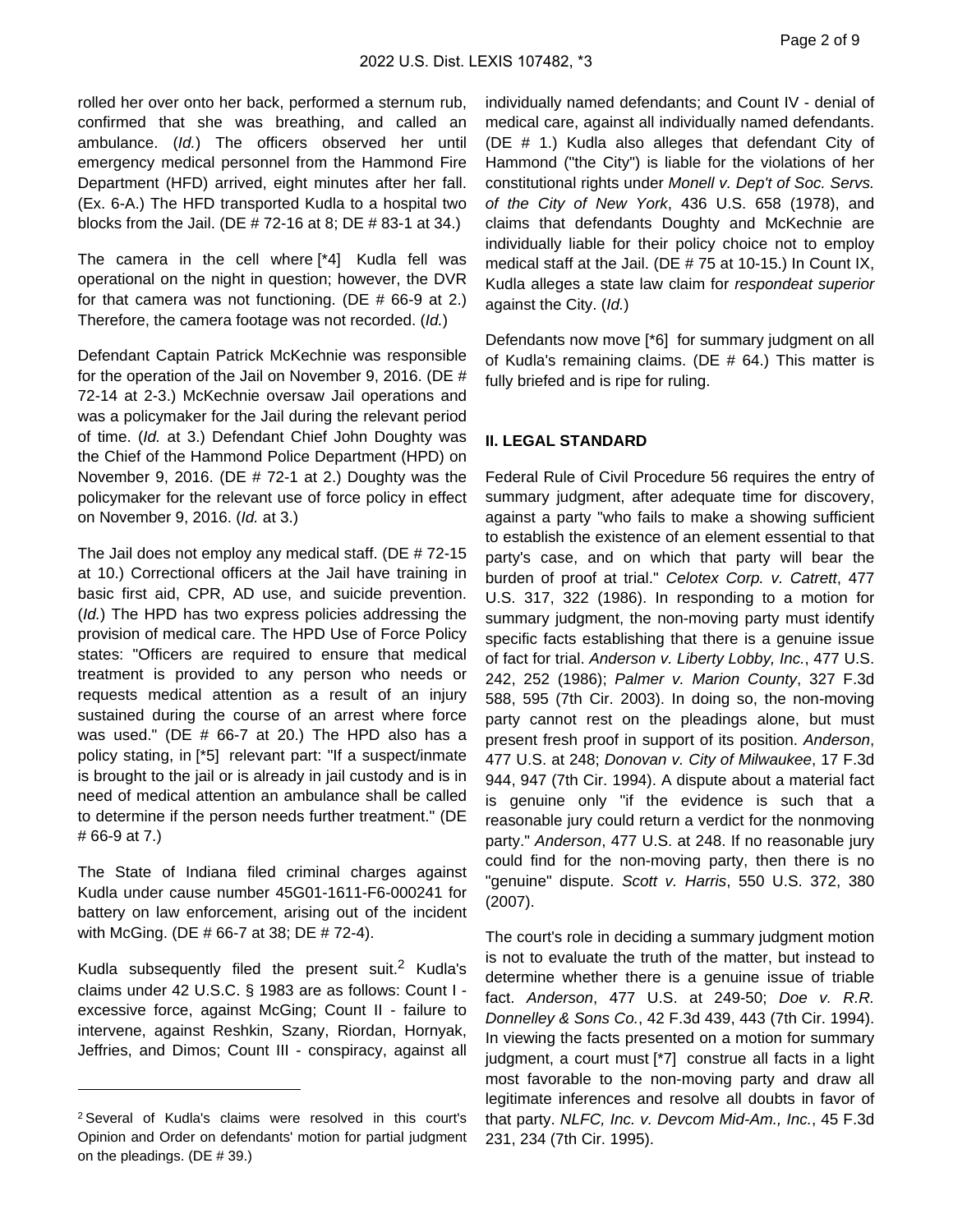## **III. DISCUSSION**

#### A. Excessive Force

Defendants move for summary judgment on Kudla's claim that McGing utilized excessive force against her. The use of force against a suspect is a seizure subject to the reasonableness requirement of the Fourth Amendment. Graham v. Connor, 490 U.S. 386, 394-95 (1989); Smith v. Finkley, 10 F.4th 725 (7th Cir. 2021). "An officer's use of force is unreasonable if, judging from the totality of the circumstances at the time of the arrest, the officer uses greater force than was reasonably necessary to effectuate the arrest." Phillips v. Cmty. Ins. Corp., 678 F.3d 513, 519 (7th Cir. 2012). A court must evaluate whether the officer's actions were objectively reasonable in light of the facts and circumstances confronting that officer. Graham, 490 U.S. at 396.

"The test of reasonableness under the Fourth Amendment is not capable of precise definition or mechanical application." Id. "[I]ts proper application requires careful attention to the facts and circumstances of each particular case, including the severity of the crime at issue, whether the suspect poses an immediate threat to the safety of the officers or others, and whether he is actively resisting arrest or attempting to evade arrest by flight." Id. "[S]ince the [\*8] Graham reasonableness inquiry nearly always requires a jury to sift through disputed factual contentions, and to draw inferences therefrom, we have held on many occasions that summary judgment or judgment as a matter of law in excessive force cases should be granted sparingly." Abdullahi v. City of Madison, 423 F.3d 763, 773 (7th Cir. 2005) (internal quotations and citations omitted). "In other words, we cannot determine whether [an officer] used greater force than was reasonably necessary . . . until a fact finder resolves how much force he used and what level of force he needed to use[.]" Gupta v. Melloh, 19 F.4th 990, 996 (7th Cir. 2021).

In this case, the parties genuinely dispute precisely these questions of how much force was used and what level of force was reasonable under the circumstances. Defendants have failed to demonstrate the absence of any genuine issue of material fact with regard to Kudla's excessive force claim. Contrary to defendants' assertions, the video evidence does not conclusively establish what happened between Kudla and McGing in the seconds preceding her fall. A reasonable juror could determine any number of things from the video

evidence, including that Kudla did not mule-kick McGing, and that McGing deliberately brought Kudla head-first into the concrete floor. As the [\*9] Court in Gupta found, "the video is far from conclusive and reasonable jurors could certainly disagree about what it reveals about the events of the night." Gupta, 19 F.4th at 998. In light of the factual disputes surrounding the incident, and the lack of definitive evidence establishing what occurred, defendants are not entitled to summary judgment as to Count I.

### B. Failure to Intervene

Defendants argue that they are entitled to summary judgment on plaintiff's failure to intervene claim. A bystander officer may be held liable under § 1983 if the plaintiff can establish that the officer: "(1) had reason to know that a fellow officer was using excessive force or committing a constitutional violation, and (2) had a realistic opportunity to intervene to prevent the act from occurring." Lewis v. Downey, 581 F.3d 467, 472 (7th Cir. 2009). "A 'realistic opportunity' means a chance to warn the officer using excessive force to stop." Miller v. Gonzalez, 761 F.3d 822, 826 (7th Cir. 2014). "Whether an officer had sufficient time to intervene or was capable of preventing the harm caused by the other officer is generally an issue for the trier of fact unless, considering all the evidence, a reasonable jury could not possibly conclude otherwise." Abdullahi, 423 F.3d at 774 (cleaned up).

Kudla argues that Hornyak, Riordan, Szany, Reshkin, Dimos, and Jeffries [\*10] are liable for failure to intervene because they did not tell McGing to stop, did not physically intervene, and/or did not attempt to prevent Kudla from striking her head. (DE # 75 at 6.) Yet, the incident between Kudla and McGing lasted approximately three seconds. (See Ex. 6-A.) No reasonable jury could possibly conclude that the defendants had sufficient time to intervene in McGing's alleged act of excessive force. See e.g. Lewis, 581 F.3d at 472 (jail guard could not be liable for failure to intervene in tasing of inmate where guard had no realistic opportunity to prevent fellow guard from discharging taser gun). Furthermore, Kudla does not argue (and there is no evidence to suggest) that these defendants had any reason to believe that McGing would use excessive force on Kudla before the incident occurred. (Id. at 5.) Accordingly, defendants are entitled to summary judgment on Count II.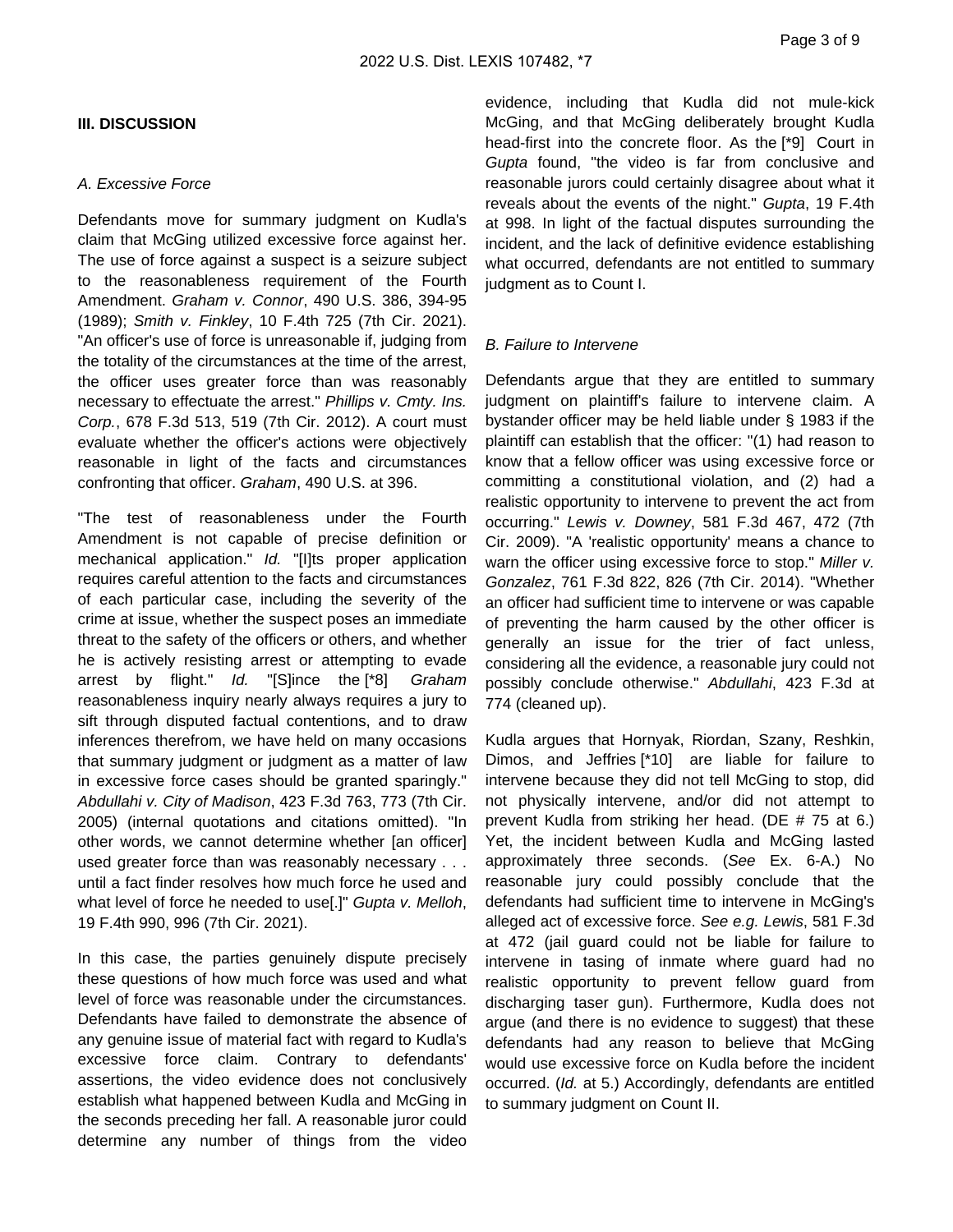### C. Conspiracy

Plaintiff argues that the defendants conspired to ensure that Kudla was charged with battery against McGing in order to justify what happened to Kudla in the cell. (DE # 75 at 10.) "To prevail on a conspiracy claim, 'the plaintiff must show that (1) the individuals reached an agreement to deprive him of his [\*11] constitutional rights, and (2) overt acts in furtherance actually deprived him of those rights." Daugherty v. Page, 906 F.3d 606, 612 (7th Cir. 2018) (quoting Beaman v. Freesmeyer, 776 F.3d 500, 510 (7th Cir. 2015)). "Although a conspiracy certainly may be established by circumstantial evidence . . . such evidence cannot be speculative." Williams v. Seniff, 342 F.3d 774, 785 (7th Cir. 2003). "Summary judgment should not be granted if there is evidence from which a reasonable jury could infer the existence of a conspiracy." Beaman v. Freesmeyer, 776 F.3d 500, 510-11 (7th Cir. 2015).

Defendants have not met their burden of establishing the absence of any genuine issue of material fact with regard to Kudla's conspiracy claim. As discussed above, there is a question of fact as to McGing's use of force, the underlying constitutional violation. If a jury were to credit Kudla's version of events, the other officers' statements that they saw Kudla kick McGing is sufficient to raise a reasonable inference of an agreement between the defendants to falsely accuse Kudla of battery, satisfying both elements of a conspiracy claim. Accordingly, in light of the existing questions of fact surrounding the underlying incident between Kudla and McGing, defendants are not entitled to summary judgment on Kudla's conspiracy claim, Count III.<sup>3</sup> See Williams v. City of Chicago, No. 08 C 6409, 2011 WL 133011, at \*1 (N.D. Ill. Jan. 14, 2011) (if jury found plaintiff's version of incident credible, there could be [\*12] reasonable inference of agreement between officers to manufacture false version of events and false criminal charge in order to conceal true events); Aponte v. City of Chicago, No. 08 C 6893, 2010 WL 2774095, at \*7 (N.D. Ill. July 14, 2010) (same).

## D. Medical Care

Defendants next move for summary judgment on plaintiff's claim that defendants were indifferent to her medical needs. As an initial matter, both parties assess Kudla's medical care claim under the Due Process Clause of the Fourteenth Amendment, and apply the deliberate indifference standard that governs Eighth Amendment claims.<sup>4</sup> This is incorrect. The incident in this case occurred prior to a probable cause determination (Gerstein hearing). The governing standard for a claim of inadequate medical care prior to a probable cause determination is the Fourth Amendment's reasonableness standard. Pulera, 966 F.3d at 549; Est. of Perry v. Wenzel, 872 F.3d 439, 453 (7th Cir. 2017). Accordingly, to succeed on her claim, Kudla must ultimately demonstrate that the officers' actions were "'objectively unreasonable under the circumstances,' a less demanding standard than the Eighth Amendment's deliberate indifference standard." Id. (internal citation omitted).

When determining whether the medical care provided by defendants comported with the "objectively reasonable" requirement of the Fourth Amendment, the court is guided by four factors: "(1) whether the officer has notice of the detainee's medical [\*13] needs; (2) the seriousness of the medical need; (3) the scope of the requested treatment; and (4) police interests, including administrative, penological, or investigatory concerns." Ortiz v. City of Chicago, 656 F.3d 523, 530 (7th Cir. 2011). Furthermore, Kudla must show that defendants' conduct caused the harm of which she complains. Id.

"'The Fourth Amendment requires reasonableness, not immediacy.'" Pulera, 966 F.3d at 555 (quoting Sallenger v. City of Springfield, 630 F.3d 499, 504 (7th Cir. 2010)). Even where the officers could have acted faster, "the Constitution does not demand perfection." Id. (officers' response to arrestee's attempted suicide was reasonable where officers waited a few seconds for back-up before entering cell to cut arrestee down, officers had pressure off arrestee's neck in two minutes and summoned ambulance less than five minutes). Furthermore, "the Fourth Amendment reasonableness inquiry necessarily takes into account the sufficiency of the steps that officers did take." Florek v. Vill. of Mundelein, Ill., 649 F.3d 594, 600-01 (7th Cir. 2011).

<sup>3</sup>Defendants argue in their reply brief that Kudla's conspiracy claim is barred by the intra-corporate conspiracy doctrine. (DE # 84 at 13.) However, arguments not mentioned until a reply brief are waived. Williams v. Bd. of Educ. of City of Chicago, 982 F.3d 495, 511 n. 42 (7th Cir. 2020), reh'g denied (Jan. 7, 2021). Accordingly, the court will not address this argument at this time.

<sup>4</sup>The Seventh Circuit no longer applies the deliberate indifference standard in the context of Fourteenth Amendment claims relating to the conditions of pretrial detention. Pulera v. Sarzant, 966 F.3d 540, 550 (7th Cir. 2020), cert. denied, 141 S. Ct. 1509 (2021); Miranda v. Cty. of Lake, 900 F.3d 335, 352 (7th Cir. 2018).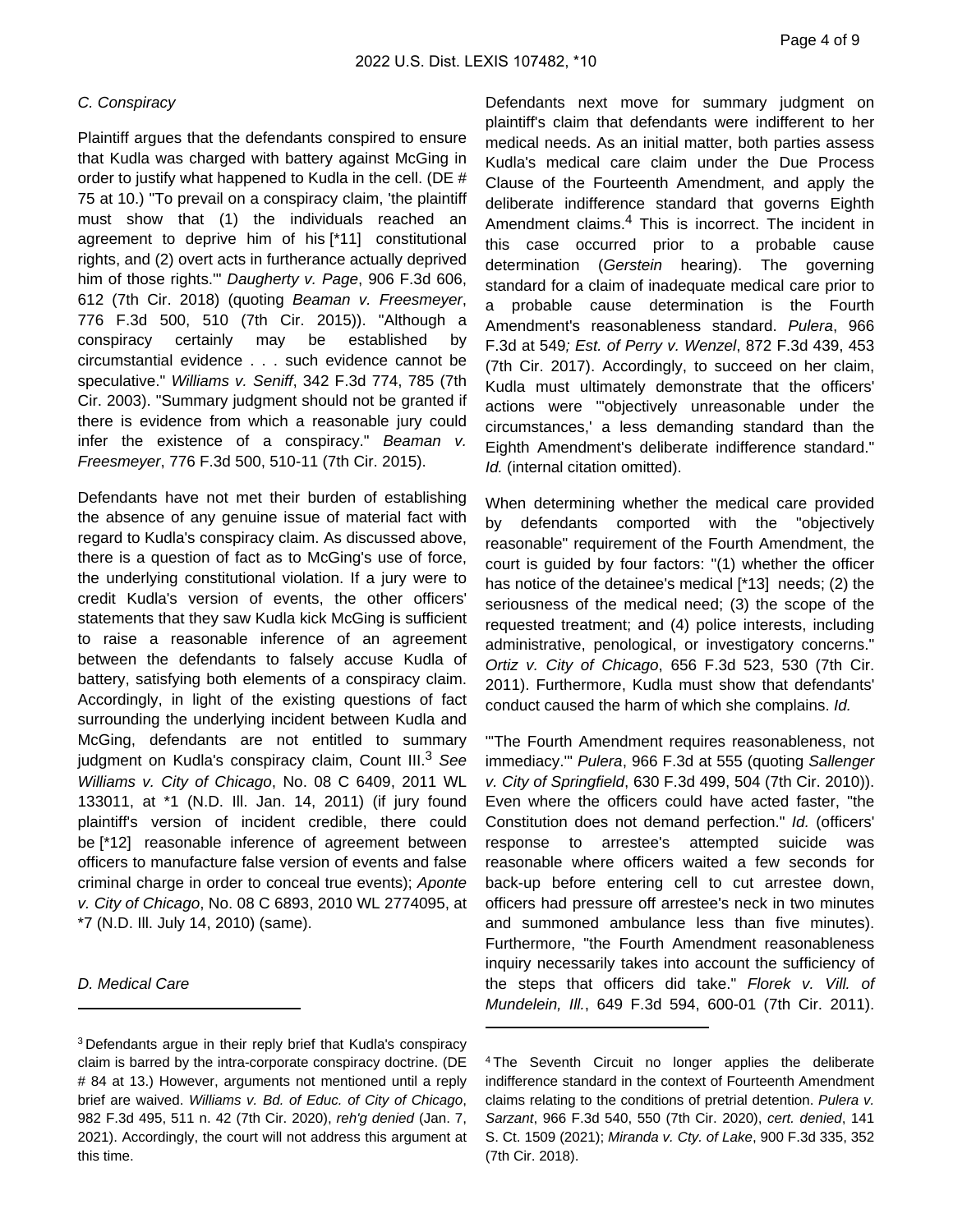The Fourth Amendment does not require a law enforcement officer to provide what hindsight reveals to be the most effective medical care to an arrestee. Id.

Promptly calling an ambulance after being notified of an arrestee's medical need "will typically qualify as reasonable." Id. (citing Tatum v. City & Cnty. of San Francisco, 441 F.3d 1090, 1099 (9th Cir. 2006) ("[A] police officer who promptly summons the necessary medical assistance has acted reasonably [\*14] for purposes of the Fourth Amendment, even if the officer did not administer CPR.")); see also Sallenger, 630 F.3d at 503-04 (officers' actions not objectively unreasonable where, soon after realizing arrestee was unconscious and not breathing, officers removed restraint, began CPR, and summoned an ambulance); Dukes v. Freeport Health Network Mem'l Hosp., No. 3:19-CV-50189, 2022 WL 1085208, at \*17 (N.D. Ill. Apr. 11, 2022) (officer's response to arrestee's medical need was not objectively unreasonable where officer called for an ambulance immediately); Seay v. City of Indianapolis, No. 118CV00161TWPDLP, 2020 WL 6710799, at \*8 (S.D. Ind. Nov. 16, 2020) (officers entitled to summary judgment on medical care claim where officers promptly called ambulance and did not interfere with medical treatment being provided); Flerlage v. Vill. of Oswego, No. 13-CV-6024, 2017 WL 5903819, at \*10 (N.D. Ill. Nov. 30, 2017) (same).

In this case, the defendants' actions were not objectively unreasonable under the circumstances. The video evidence demonstrates that after it was apparent that Kudla was unconscious, the defendants checked her breathing and her pulse, observed her, called for an ambulance, performed a sternum rub to try to get a response, removed her handcuffs and glasses. Eight minutes later emergency medical personnel arrived in the cell to provide medical treatment.

In support for her argument that defendants were indifferent to her medical needs Kudla asserts that unknown defendants kicked her leg and picked her head up by her hair.  $[*15]$  (DE # 75 at 7.) Neither of these allegations are supported by the evidence.

Kudla argues that defendants did not do enough to assist her; however, she has not identified what additional medical care she believes defendants, who are not medical professionals, should have provided. In light of the collective actions by defendants, who promptly called for medical assistance and monitored Kudla's condition, no jury could find that defendants' actions were objectively unreasonable. Accordingly,

defendants are entitled to summary judgment on Count VI.

## E. Claims against Doughty and McKechnie

Kudla argues that Doughty and McKechnie are personally liable for policy decisions that resulted in lack of medical care for detainees and arrestees in the Jail. Kudla specifically argues that these defendants are personally liable for their policy decision not to employ medical staff at the Jail. (DE # 75 at 10-15.)

A senior jail official, including a person with final policymaking power, may be personally liable for failing to enforce a policy critical to ensuring inmate health and safety if he is aware of a systemic lapse in enforcement of that policy. Daniel v. Cook Cnty., 833 F.3d 728, 737 (7th Cir. 2016). However, there can only be liability where a policymaker's [\*16] actions caused harm. In this case, there is no evidence that Kudla was denied constitutionally adequate medical attention, and therefore no basis for liability against McKechnie or Doughty. Kudla received medical care eight minutes after her fall. She has not identified how the absence of medical personnel within the Jail caused her any constitutional harm. Accordingly, defendants are entitled to summary judgment on this claim.

## F. Qualified Immunity

Defendants argue that, in the event this court determines that there are questions of fact as to any of Kudla's federal claims, defendants are nevertheless entitled to summary judgment on the basis of qualified immunity. (DE # 65 at 18.) "The doctrine of qualified immunity protects government officials from liability for civil damages in situations in which their conduct does not violate a clearly established statutory or constitutional right." Gupta, 19 F.4th at 1000. Qualified immunity protects "all but the plainly incompetent or those who knowingly violate the law." Malley v. Briggs, 475 U.S. 335, 341 (1986). The Supreme Court holds that if no constitutional right was violated, there is no necessity for further inquiries. Saucier v. Katz, 533 U.S. 194, 201 (2001).

If a violation could be made, the next step is to ask whether the right was clearly [\*17] established; this inquiry must be undertaken in light of the particular circumstances of the case. Id. "A constitutional right is 'clearly established' for qualified-immunity purposes where [t]he contours of the right [are] sufficiently clear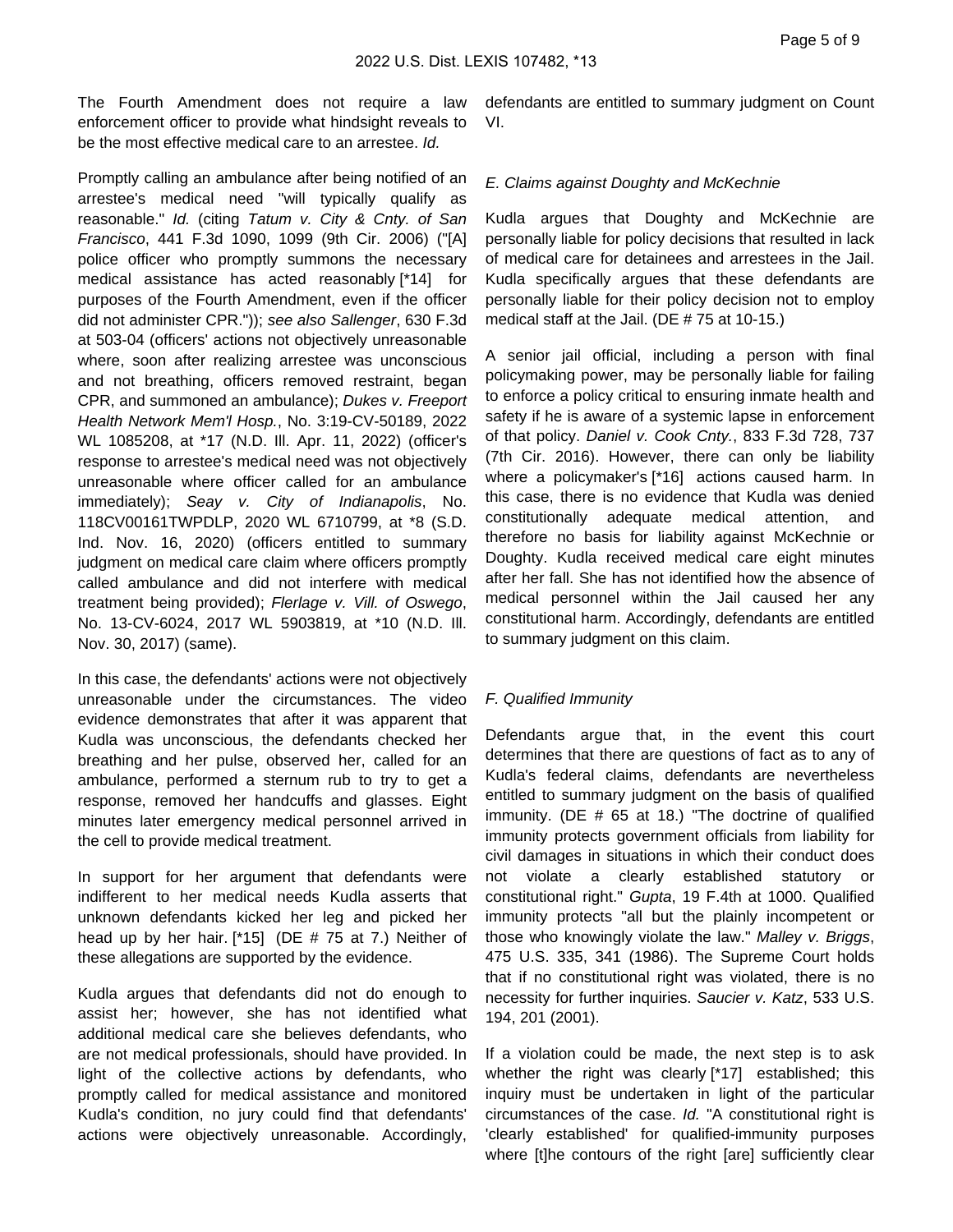that a reasonable official would understand that what he is doing violates that right." Abbott v. Sangamon County, Ill., 705 F.3d 706, 731 (7th Cir. 2013). "A case holding that the exact action in question is unlawful is not necessary." Alicea v. Thomas, 815 F.3d 283, 291 (7th Cir. 2016). In order to be "clearly established, there need not be a case directly on point but existing precedent must make the question beyond debate. This inquiry must be undertaken in light of the specific context of the case, not as a broad general proposition." Rivas-Villegas v. Cortesluna, 142 S. Ct. 4, 7, 211 L. Ed. 2d 164 (2021) (cleaned up).

Here, the evaluation of qualified immunity on Kudla's remaining federal claims (excessive force and conspiracy) requires the same assessment of the material facts in dispute on the substantive claims. See Gupta, 19 F.4th at 1001. In light of these disputes, the question of qualified immunity cannot be determined at this time.

#### G. Monell Claims

Defendants also seek summary judgment on plaintiff's claims against the City under Monell. Plaintiff brings a number of different Monell claims. She argues that the City is directly liable for: (1) maintaining [\*18] a policy or custom that relies on correctional and civilian employees to determine medical needs for arrestees and detainees, rather than hiring medical personnel; (2) failing to review the incident between Kudla and McGing; and (3) failing to maintain operable cameras throughout the Jail. (DE # 75 at 18-22.) Plaintiff also argues that the City is liable under Monell for failing to train its officers to: (1) not utilize excessive force; and (2) provide medical treatment. (Id. at 20.)

"Liability under Monell is difficult to establish, requiring a § 1983 plaintiff to prove that a municipality, either through an express policy or an implied policy of inaction, took 'deliberate' action that was the 'moving force' behind a constitutional injury." Taylor v. Hughes, 26 F.4th 419, 435 (7th Cir. 2022) (quoting Bd. of County Comm'rs of Bryan County v. Brown, 520 U.S. 397, 403- 07 (1997)). A municipality may be liable under Monell where: (1) the plaintiff was deprived of a federal right; (2) the deprivation of that right is "properly attributable to the municipality itself" in that some municipal action (i.e. a policy or custom) caused the deprivation; (3) the policy or custom demonstrates municipal fault (i.e. deliberate indifference); and (4) there is a "direct causal link" between the challenged municipal action and the

violation of the plaintiff's [\*19] constitutional rights (i.e. the municipal action was the "moving force" behind the violation). Dean v. Wexford Health Sources, Inc., 18 F.4th 214, 235 (7th Cir. 2021). "A municipality can be held liable, even when its officers are not, unless such a finding would create a inconsistent verdict." Thomas v. Cook Cnty. Sheriff's Dep't, 604 F.3d 293, 305 (7th Cir. 2010).

Many of Kudla's Monell claims are resolved by the lack of connection to any constitutional injury. First, Kudla has failed to cite any evidence from which a causal connection could be drawn between McKechnie and Doughty's failure to investigate what occurred on the night Kudla was injured, and her alleged constitutional injuries. McGing's alleged use of excessive force and defendants' alleged conspiracy to charge Kudla with battery occurred before McKechnie and Doughty's alleged failure to investigate, and therefore the failure to investigate this particular incident could not be the moving force behind the alleged constitutional harm.<sup>5</sup>

Second, Kudla has not established how her claim that the City fails to maintain operable cameras directly caused the alleged use of excessive force by McGing, or the alleged conspiracy by the other officer defendants. Kudla argues that the Jail was "running blind in 2016" due to inoperable cameras. (DE # 75 at 21.) Yet, the evidence is [\*20] that the camera in the cell where Kudla was injured was working, but the DVR was not recording. Kudla cites no evidence to support a reasonable inference that the defendant officers were aware that the recording device was inoperable. Without a reasonable inference that the officers acted the way they did because they were aware that their actions would not be recorded, Kudla cannot tie any constitutional injury to the City's alleged custom or practice of failing to maintain its recording devices.<sup>6</sup> Accordingly, there is no evidence that this alleged practice was the "moving force" behind Kudla's constitutional injuries.<sup>7</sup>

<sup>&</sup>lt;sup>5</sup> Plaintiff does not argue that a broader practice of failing to investigate contributed to defendants' actions.

<sup>&</sup>lt;sup>6</sup> Kudla tries to assert a similar claim against McKechnie in his personal capacity as a policymaker. (DE # 75 at 14.) This claim fails for the same reason it fails against the City: Kudla has not identified any constitutional harm associated with the failure of the recording device to record the incident in the cell.

<sup>&</sup>lt;sup>7</sup>This is not an instance where a plaintiff's claims arise from constitutionally inadequate supervision that lead to harm. Compare Bradford v. City of Chicago, No. 16 C 1663, 2017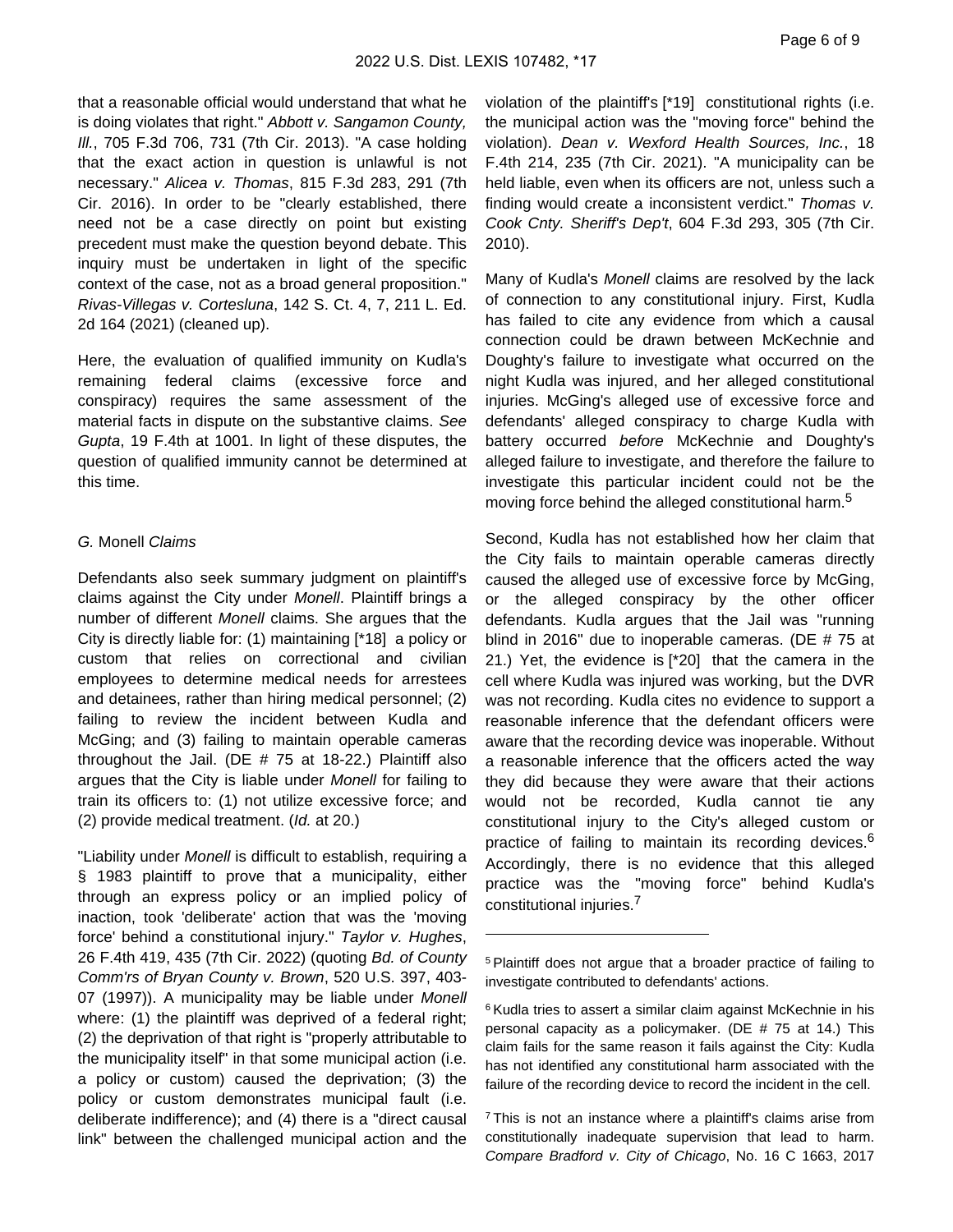Kudla's Monell claim regarding failure to train its officers in the use of force fails for lack of any evidentiary support. Kudla argues, "[w]ith adequate training, what happened to Ms. Kudla by the hands of Ofc. McGing, driven headfirst into the ground, and what happened to her on the ground, kicking, rolling over, and picking her head up by her hair after a clear injury, should not have happened." $8$  (DE # 75 at 20.) This is the sum total of Kudla's argument regarding the City's liability for failure to train its officers in the use of force, and at this stage of [\*21] the litigation this conclusory allegation falls far short of what is required to proceed to trial. See Barnes v. City of Centralia, Illinois, 943 F.3d 826, 832 (7th Cir. 2019) (affirming summary judgment for defendantofficers where plaintiff failed to point to any evidence in support of claim that city failed to train and supervise officers and that city's failures were moving force behind alleged constitutional violations).

Kudla's remaining Monell claims relate to the City's provision of medical care to detainees and arrestees in its custody. She argues that the City has an unconstitutional policy of relying on correctional and civilian employees to determine medical needs for arrestees and detainees, rather than hiring on-site medical personnel, and that the City is liable for failing to train its officers to provide medical treatment. (DE # 75 at 20.)

"Monell liability may attach in two limited sets of circumstances. First, if an express municipal policy or 'affirmative municipal action is itself unconstitutional,' a Monell plaintiff has a 'straightforward' path to holding the municipality accountable. In such cases, a single instance of a constitutional violation caused by the policy suffices to establish municipal liability." Taylor, 26

WL 2080391, at \*3 (N.D. Ill. May 15, 2017) ("[W]hile the broken camera does not, in itself, support a constitutional claim, it may nevertheless provide support for Plaintiff's broader argument that official indifference to systemic problems with supervision at the Fifth District lockup created unreasonable conditions of confinement leading to Bradford's suicide.") with Foy v. City of Chicago, No. 15 C 3720, 2016 WL 2770880, at \*10 (N.D. Ill. May 12, 2016) (where officers allegedly ignored pleas to help inmate, there were no facts or allegations to support inference that inoperable surveillance cameras were moving force behind inmate's death because lack of supervision was not the problem). Here, there is no evidence that a lack of supervision caused Kudla's constitutional harm.

8 As discussed in an earlier section, there is no evidence in the record to support Kudla's allegation that she was kicked and picked up by her hair while she was unconscious.

F.4th at 435 (quoting J.K.J. v. Polk County, 960 F.3d 367, 377 (7th Cir. 2020) (en banc)).

Here, there is no [\*22] question that the express policy of the City is constitutional. The express policy at the Jail states: "If a suspect/inmate . . . is in need of medical attention an ambulance shall be called to determine if the person needs further treatment." If a detainee requires treatment, they are taken to the hospital two blocks from the Jail. Kudla has not demonstrated that this policy is unconstitutional. See e.g. City of Canton, Ohio v. Harris, 489 U.S. 378, 386-87 (1989) ("There can be little doubt that on its face the city's policy regarding medical treatment for detainees is constitutional. The policy states that the city jailer 'shall . . . have [a person needing medical care] taken to a hospital for medical treatment, with permission of his supervisor . . ..'"); Harvey v. Dart, No. 19-CV-2996, 2021 WL 4264312, at \*8 (N.D. Ill. Sept. 20, 2021) ("[A] policy of providing dental care off-site is facially constitutional. A policy to provide dental care off-site expressly provides for medical care. The policy involves where the detainee receives care, not whether the detainee receives care, or how soon the detainee receives it.").

"The second path to Monell liability runs not through an expressly unconstitutional policy, but instead through 'gaps in express policies' or through 'widespread practices that are not tethered to a particular [\*23] written policy'—situations in which a municipality has knowingly acquiesced in an unconstitutional result of what its express policies have left unsaid." Taylor, 26 F.4th at 435 (citation omitted). If a municipality's action is not facially unconstitutional, "the plaintiff must demonstrate that the municipality's action was taken with deliberate indifference to the plaintiff's constitutional rights. This is a high bar. Negligence or even gross negligence on the part of the municipality is not enough."<sup>9</sup> First Midwest Bank Guardian of Est. of LaPorta v. City of Chicago, 988 F.3d 978, 987 (7th Cir.), cert. denied sub nom. First Midwest Bank v. City of Chicago, 142 S. Ct. 389 (2021) (cleaned up). Rather, the plaintiff must prove that "it was obvious that the

<sup>&</sup>lt;sup>9</sup>The "deliberate indifference" standard for *Monell* claims does not turn upon the degree of fault that a plaintiff must show to make out an underlying constitutional claim. See Bd. of Cnty. Comm'rs of Bryan Cnty., Okl. v. Brown, 520 U.S. 397, 411 (1997); City of Canton, Ohio v. Harris, 489 U.S. 378, 389, n.8 (1989). Accordingly, while the deliberate indifference standard is inappropriate when applied to Kudla's claims against the individual defendants, it is properly applied in the context of her Monell claims.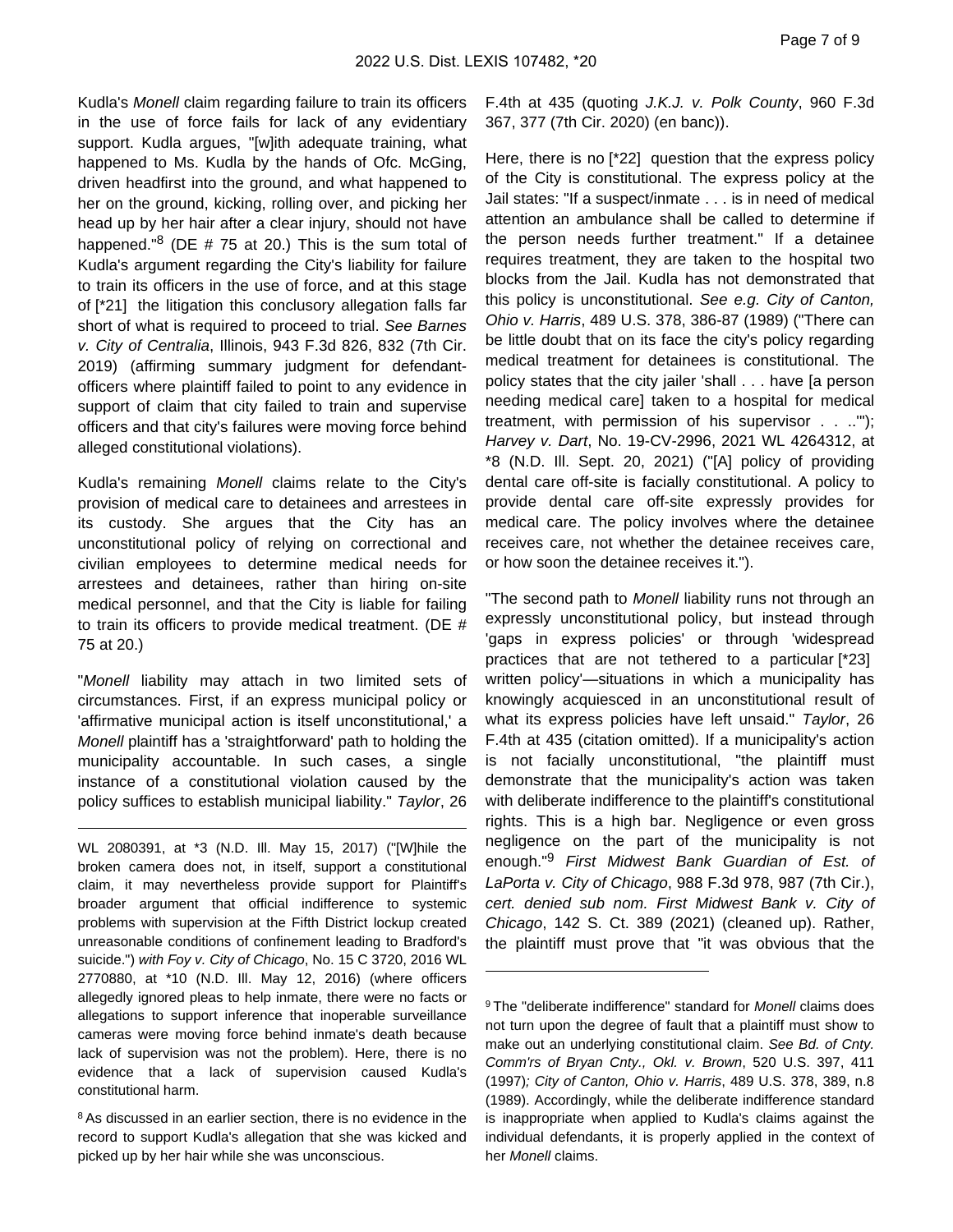municipality's action would lead to constitutional violations and that the municipality consciously disregarded those consequences." Id. (internal citations omitted).

Kudla's claim that the City is liable under Monell for failing to have on-site medical staff and failing to provide medical training to its correctional staff fails for two reasons. First, there is no evidence that the City's decision not to hire medical staff was made with deliberate indifference. There is no reasonable inference to be had that it was obvious that the City's failure to have on-site medical staff or medically trained correctional [\*24] staff would lead to constitutional violations and that the City consciously disregarded those consequences. To the contrary, the only evidence in the record demonstrates that, in relying on emergency medical services, the City was able to provide swift medical care (Kudla was treated within eight minutes of her fall and then transported to a hospital two blocks from the Jail). On this record, no reasonable jury could find that it was obvious that the City's policy would lead to constitutional violations or that the City was deliberately indifferent to that risk.

Second, Kudla has not pointed to any evidence from which an inference could be made that the City's lack of on-site medical staff caused her harm. While a significant delay in medical treatment may support a claim of deliberate indifference, "especially where the result is prolonged and unnecessary pain," Berry v. Peterman, 604 F.3d 435, 441 (7th Cir. 2010), here the eight minute wait until EMTs arrived cannot be considered a significant delay, and Kudla was unconscious for most of that time.

Kudla does not cite, and this court is not aware, of any authority finding that a short-term holding facility such as the Jail is constitutionally required to have on-site medical staff. [\*25] See e.g. Hunt v. Miller, No. 2:07- CV-287RM, 2007 WL 2903195, at \*4 (N.D. Ind. Sept. 28, 2007), amended on reconsideration in part, No. 2:07-CV-287 RM, 2008 WL 2002258 (N.D. Ind. May 6, 2008) ("[T]hat a small jail has no full time medical staff, by itself, states no Eighth Amendment claim upon which relief can be granted-though failure to otherwise provide for inmates' medical care might."); Vaught v. Quality Corr. Care, LLC, 323 F. Supp. 3d 997, 1011 (N.D. Ind. 2018) ("[T]here is no evidence from which it can be inferred that the [jail's] staffing arrangement created a substantial risk of harm to inmates."); Newbon v. Milwaukee Police Dep't, No. 09-C-477, 2011 WL 3844095, at \*6 (E.D. Wis. Aug. 30, 2011) (in light of facility's policy to call for medical attention or transport detainee to medical facility on request, plaintiff failed to establish that officers' lack of medical training constituted substantial health risk to detainees); cf. Petrig v. Folz, 581 F. Supp. 2d 1013, 1019 (S.D. Ind. 2008) ("[T]he Court concludes that having no medical staff on-site and available to examine an injured inmate for more than an entire day, and failing to immediately transport an inmate, who was in obvious distress, to a hospital are suspect practices or policies." (emphasis added)).

For these reasons, the City is entitled to summary judgment on all of Kudla's Monell claims.

#### H. State Law Battery

Defendants argue that they are entitled to summary judgment on plaintiff's state law battery claim. (DE # 65 at 22.) In response, plaintiff argues that the use of excessive force is not immunized [\*26] by the Indiana Torts Claims Act (ITCA). (DE # 75 at 23.) Neither party addresses the fact that this court granted defendants' motion for judgment on the pleadings with regard to this claim in 2019. (See DE  $# 39$  at 5-6.) To the extent that plaintiff believes her battery claim should have survived defendants' motion for judgment on the pleadings, plaintiff may address the matter by filing the appropriate motion.10 Accordingly, defendants' motion for summary judgment as to Count V is denied as moot.

Defendants also move for summary judgment on plaintiff's state law claims for negligence and intentional infliction of emotional distress. (DE # 65 at 22.) In response, plaintiff concedes that these state law claims are barred by the ITCA. (DE  $# 75$  at 25.) Once again however, the court granted defendants' motion for judgment on the pleadings with regard to these claims. (DE # 39 at 5-6.) Accordingly, defendants' motion for summary judgment as to Counts VI, VII, and VIII are denied as moot. To the extent that plaintiff's negligence and intentional infliction of emotion distress claims were also made against the City, summary judgment is granted in light of plaintiff's concession that these

<sup>&</sup>lt;sup>10</sup> The court notes that both parties appear to be in agreement that McGing is not entitled to ITCA immunity on plaintiff's battery claim — an issue neither party raised during the briefing on the motion for judgment on the pleadings. However, despite the parties' apparent agreement, the issue is not properly before the court and cannot be addressed at this time.